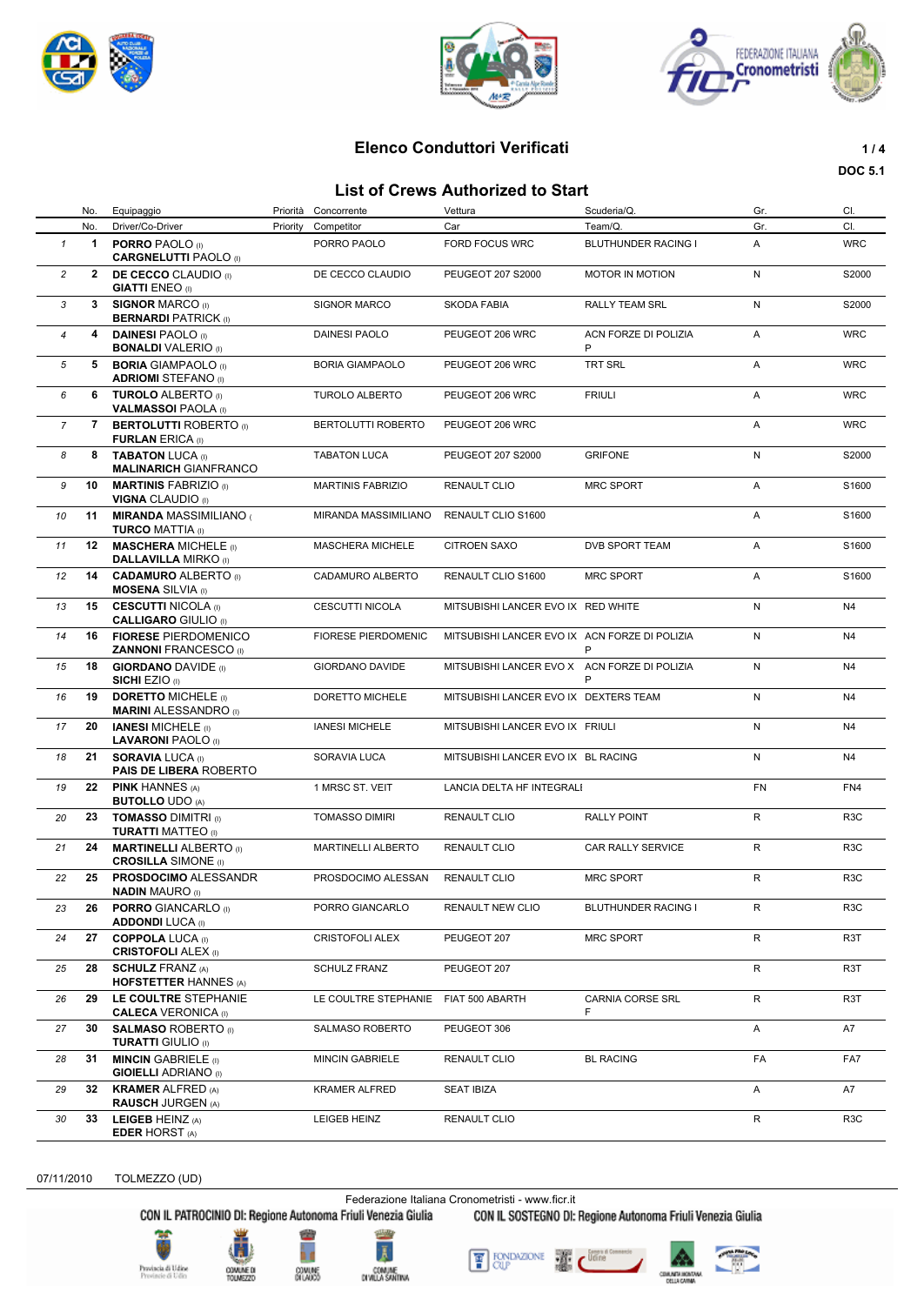





# **Elenco Conduttori Verificati 2 / 4**

#### **List of Crews Authorized to Start**

**DOC 5.1**

|    |     |                                                                |          |                           | בואג טו סוכאס המנווטו ובכמ נט טנמו נ |                             |           |                  |
|----|-----|----------------------------------------------------------------|----------|---------------------------|--------------------------------------|-----------------------------|-----------|------------------|
|    | No. | Equipaggio                                                     | Priorità | Concorrente               | Vettura                              | Scuderia/Q.                 | Gr.       | CI.              |
|    | No. | Driver/Co-Driver                                               | Priority | Competitor                | Car                                  | Team/Q.                     | Gr.       | CI.              |
| 31 | 34  | <b>PATERNITI ANTONINO</b> (I)<br><b>MINOZZI FLAVIO (I)</b>     |          | PATERNII ANTONINO         | <b>SEAT IBIZA</b>                    | SPILIMBERGO CORSE           | Α         | A7               |
| 32 | 35  | <b>BORIA ENNIO</b> (i)<br><b>BORIA FEDERICO</b> (I)            |          | <b>BORIA ENNIO</b>        | RENAULT CLIO WILLIAMS                |                             | FA        | FA7              |
| 33 | 36  | <b>BRAVI FILIPPO</b> (I)<br><b>BERTOLDI</b> ENRICO (I)         |          | <b>BRAVI FILIPPO</b>      | <b>RENAULT CLIO WILLIAMS</b>         | SPORT JOY                   | FA        | FA7              |
| 34 | 37  | <b>NOSELLA FABIO (I)</b><br><b>ALTOE' MIRKO</b> (I)            |          | <b>NOSELLA FABIO</b>      | RENAULT CLIO WILLIAMS                | <b>VIMOTORSPORT</b>         | FA        | FA7              |
| 35 | 38  | <b>SCOPEL ROBERTO</b> (i)<br><b>DE MARCO ALICE (I)</b>         |          | <b>SCOPEL ROBERTO</b>     | RENAULT CLIO WILLIAMS                | <b>HAWK RACING CLUB SRL</b> | FA        | FA7              |
| 36 | 39  | <b>ALZETTA MARCO (I)</b><br><b>CORONA GIOVANNI</b> (I)         |          | <b>ALZETTA MARCO</b>      | RENAULT CLIO WILLIAMS                | <b>CARNIA CORSE SRL</b>     | FA        | FA7              |
| 37 | 40  | <b>ACCO LINO</b> (I)<br><b>NARDUZZI EVA (I)</b>                |          | <b>ACCO LINO</b>          | RENAULT CLIO WILLIAMS                | <b>MIRANO RALLY</b>         | <b>FA</b> | FA7              |
| 38 | 41  | <b>CROZZOLI MARCO (I)</b><br><b>DEL FRARI</b> ALAN (I)         |          | <b>CROZZOLI MARCO</b>     | OPEL ASTRA                           | ACN FORZE DI POLIZIA<br>P   | FA        | FA7              |
| 39 | 42  | <b>SUSANI MANUEL (I)</b><br><b>GUION FEDERICO</b> (I)          |          | <b>SUSANI MANUEL</b>      | RENAULT CLIO WILLIAMS                | SPORT JOY                   | <b>FA</b> | FA7              |
| 40 | 43  | <b>DE SABBATA MATTEO</b> (I)<br><b>ROSSETTO MARIKA</b> (i)     |          | DE SABBATA MATTEO         | RENAULT CLIO WILLIAMS                | <b>MOTOR IN MOTION</b>      | FA        | FA7              |
| 41 | 45  | <b>ZANNIER MARCO (I)</b><br><b>BUDOIA ANDREA</b> (I)           |          | <b>ZANNIER MARCO</b>      | <b>RENAULT CLIO</b>                  | <b>CAR RALLY SERVICE</b>    | <b>FA</b> | FA7              |
| 42 | 46  | <b>ERLACHER CHRISTIAN (A)</b><br><b>APPELTAUER PAMELA (A)</b>  |          | <b>ERLACHER CHRISTIAN</b> | <b>FORD ESCORT RS</b>                |                             | FA        | FA7              |
| 43 | 47  | <b>PANATO TIZIANO (I)</b><br><b>GUGOLE LIA (I)</b>             |          | PANATO TIZIANO            | <b>RENAULT CLIO WILLIAMS</b>         |                             | FA        | FA7              |
| 44 | 48  | <b>COLLINASSI ROBERTO</b> (i)<br><b>DALLA PIETRA FABIO (I)</b> |          | <b>COLLINASSI ROBERTO</b> | <b>RENAULT CLIO</b>                  | E.R. MOTORSPORT             | FA        | FA7              |
| 45 | 49  | <b>SANSONETTO GUIDO (I)</b><br><b>BARS LORIS (I)</b>           |          | SANSONETTO GUIDO          | CITROEN C2                           | <b>MIRANO RALLY</b>         | R         | R <sub>2</sub> B |
| 46 | 50  | <b>TERPIN LUIGI (i)</b><br><b>DRIOLI PAOLO</b> (I)             |          | <b>TERPIN LUIGI</b>       | <b>CITROEN C2</b>                    | <b>GORIZIA CORSE</b>        | R         | R <sub>2</sub> B |
| 47 | 51  | <b>MARCHIOL MARCO</b> (I)<br><b>SOLDA' GIUSEPPE</b> (I)        |          | <b>MARCHIOL MARCO</b>     | RENAULT CLIO RS LIGHT                | <b>FRIULI</b>               | N         | N <sub>3</sub>   |
| 48 | 52  | <b>MOLINARI</b> CRISTIAN (I)<br><b>MENEANO RAFFAELE</b> (i)    |          | <b>MOLINARI CRISTIAN</b>  | RENAULT CLIO RS LIGHT                | CARNIA CORSE SRL            | N         | N <sub>3</sub>   |
| 49 | 53  | <b>CRAIGHERO ALAN (I)</b><br><b>DI BERT</b> ALESSANDRO (I)     |          | CRAIGHERO ALAN            | RENAULT CLIO RS                      |                             | N         | N3               |
| 50 | 54  | <b>BELTRAMINI DIEGO</b> (i)<br><b>GOTTI</b> CLAUDIO (I)        |          | <b>BELTRAMINI DIEGO</b>   | RENAULT CLIO RS                      |                             | N         | N <sub>3</sub>   |
| 51 | 55  | <b>MOLINARI DENIS (I)</b><br><b>DONEDDU STEFANO</b> (I)        |          | <b>MOLINARI DENIS</b>     | RENAULT CLIO RS                      | CARNIA CORSE SRL            | Ν         | N <sub>3</sub>   |
| 52 | 56  | <b>MATIZ ANTONELLO</b> (I)<br><b>JASKA MARTIN</b> (I)          |          | <b>MATIZ ANTONELLO</b>    | SUBARU IMPREZA DIESEL                | <b>CARNIA CORSE SRL</b>     | N         | N <sub>3</sub>   |
| 53 | 57  | <b>PAPST HEIMO (A)</b><br><b>KUESS ANDREAS (A)</b>             |          | PAPST HEIMO               | RENAULT CLIO RS                      |                             | N         | N <sub>3</sub>   |
| 54 | 58  | <b>BIGOT ALBERTO</b> (I)<br><b>DI GIUSTO ANDREA</b> (I)        |          | <b>BIGOT ALBERTO</b>      | RENAULT CLIO LIGHT                   |                             | N         | N <sub>3</sub>   |
| 55 | 59  | <b>COLONNELLO ROBERTO (</b><br><b>PRIZZON ANDREA</b> (I)       |          | <b>TERPIN LUIGI</b>       | RENAULT CLIO RS                      | CAR RALLY SERVICE           | N         | N <sub>3</sub>   |
| 56 | 70  | <b>FRANDOLI NICOLA (I)</b><br><b>GRASSI ALBERTO</b> (I)        |          | FRANDOLI NICOLA           | RENAULT CLIO RS                      | <b>GORIZIA CORSE</b>        | N         | N <sub>3</sub>   |
| 57 | 71  | <b>DEMUTH KLAUS (A)</b><br><b>JABORNIG KURT (A)</b>            |          | <b>GLANLALE MOTORSPOR</b> | <b>SEAT IBIZA</b>                    |                             | N         | N <sub>3</sub>   |
| 58 | 72  | <b>PELLONI JOSEF</b> (i)<br><b>MONTIGLIO ELISABETTA</b> (I)    |          | PELLONI JOSEF             | RENAULT CLIO                         | <b>GORIZIA CORSE</b>        | N         | N <sub>3</sub>   |
| 59 | 74  | <b>FONTANA KYD (I)</b><br><b>ANDRIOLO ALEX (I)</b>             |          | FONTANA KYD               | RENAULT CLIO RS LIGHT                | HAWK RACING CLUB SRL        | N         | N <sub>3</sub>   |
| 60 | 75  | <b>MATTIUZ ALFIO</b> (I)<br><b>DA LOZZO ANGELO (I)</b>         |          | MATTIUZ ALFIO             | RENAULT CLIO WILLIAMS                | <b>MARCA RALLY CLUB</b>     | FN        | FN <sub>3</sub>  |

07/11/2010 TOLMEZZO (UD)

Federazione Italiana Cronometristi - www.ficr.it<br>CON IL PATROCINIO DI: Regione Autonoma Friuli Venezia Giulia CON IL SOSTEGNO DI:

CON IL SOSTEGNO DI: Regione Autonoma Friuli Venezia Giulia





**COMUNE D**<br>TOM METER







4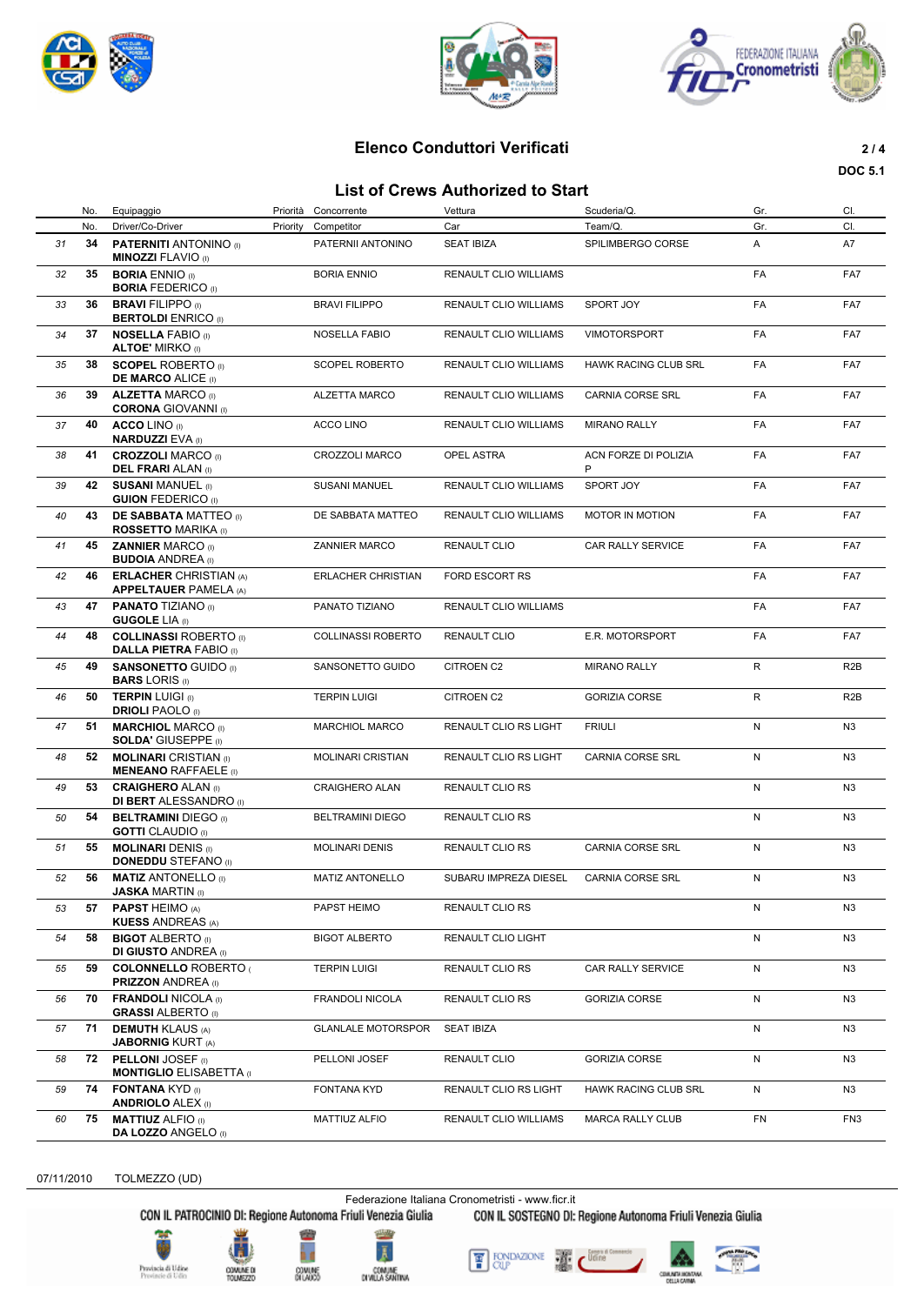





# **Elenco Conduttori Verificati 3 / 4**

#### **List of Crews Authorized to Start**

**DOC 5.1**

|    | List of Crews Authorized to Start |                                                              |          |                           |                        |                           |           |                 |  |
|----|-----------------------------------|--------------------------------------------------------------|----------|---------------------------|------------------------|---------------------------|-----------|-----------------|--|
|    | No.                               | Equipaggio                                                   | Priorità | Concorrente               | Vettura                | Scuderia/Q.               | Gr.       | CI.             |  |
|    | No.                               | Driver/Co-Driver                                             | Priority | Competitor                | Car                    | Team/Q.                   | Gr.       | CI.             |  |
| 61 | 76                                | <b>DUCA MATTEO</b> (I)<br><b>TULLIO GIORGIA (I)</b>          |          | DUCA MATTEO               | RENAULT CLIO WILLIAMS  | SPORT JOY                 | FN        | FN <sub>3</sub> |  |
| 62 | 77                                | <b>NAIBO MARCO (I)</b><br><b>ROMANO ANDREA</b> (I)           |          | <b>NAIBO MARCO</b>        | RENAULT CLIO WILLIAMS  |                           | <b>FN</b> | FN <sub>3</sub> |  |
| 63 | 78                                | <b>MAIERON MICHELE (I)</b><br><b>PITTINO CLIO</b> (I)        |          | <b>MAIERON MICHELE</b>    | FIAT UNO TURBO IE      | CARNIA CORSE SRL          | FN        | FN <sub>3</sub> |  |
| 64 | 79                                | <b>PASCHINI LUCA</b> (I)<br><b>GRESSANI MATTEO</b> (I)       |          | PASCHINI LUCA             | FIAT UNO TURBO         |                           | <b>FN</b> | FN <sub>3</sub> |  |
| 65 | 80                                | <b>REPUTIN STEFANO</b> (I)<br><b>ARTICO KATIA</b> (I)        |          | REPUTIN STEFANO           | <b>RENAULT CLIO</b>    | <b>MRC SPORT</b>          | FN        | FN <sub>3</sub> |  |
| 66 | 81                                | <b>CORSO GIANANTONIO (I)</b><br><b>TAVERNA MAURO</b> (I)     |          | <b>CORSO GIANANTONIO</b>  | FIAT UNO TURBO IE      | ANTARES MOTORSPORT        | FN        | FN <sub>3</sub> |  |
| 67 | 82                                | <b>BUSATTO STEFANO</b> (I)<br><b>VIANELLO PAOLO</b> (I)      |          | <b>BUSATTO STEFANO</b>    | <b>CITROEN SAXO</b>    | <b>BLACK DEVILS R.T.</b>  | Α         | A6              |  |
| 68 | 83                                | <b>CORTESE DIMITRI</b> (i)<br><b>VANINO NICOLA</b> (I)       |          | <b>CORTESE DIMIRI</b>     | PEUGEOT 106            | CARNIA CORSE SRL          | Α         | A6              |  |
| 69 | 84                                | <b>GIAQUINTO</b> GIOVANNI (I)<br><b>CERLINI</b> CRISTIAN (I) |          | <b>GIAQUINTO GIOVANNI</b> | <b>CITROEN C2</b>      | ACN FORZE DI POLIZIA<br>P | Α         | A6              |  |
| 70 | 85                                | <b>TONIUTTI MARCO (I)</b><br><b>ZANIER LUCA (I)</b>          |          | <b>TONIUTTI MARCO</b>     | PEUGEOT 106            |                           | Α         | A <sub>6</sub>  |  |
| 71 | 86                                | <b>DE NARDO MARCO (I)</b><br><b>DE LUCA MATTIA</b> (I)       |          | DE NARDO MARCO (I)        | PEUGEOT 106 XSI        | <b>BL RACING</b>          | FA        | FA <sub>5</sub> |  |
| 72 | 87                                | <b>PESSOT FABIO (i)</b><br><b>MOZ STEFANIA (I)</b>           |          | PESSOT FABIO              | ROVER MG RZ            | <b>VIMOTORSPORT</b>       | Α         | A <sub>5</sub>  |  |
| 73 | 88                                | <b>BRUSEGHIN THOMAS</b> (I)<br><b>STEFANUTTO MICHAEL (I)</b> |          | STEFANUTTO MICHAEL        | PEUGEOT 205 RALLYE     |                           | FA        | FA <sub>5</sub> |  |
| 74 | 89                                | <b>DE VECCHI ERNESTO</b> (0)<br><b>BERTATO DINO (I)</b>      |          | DE VECCHI ERNESTO         | PEUGEOT 106 RALLYE     | <b>BL RACING</b>          | FA        | FA <sub>5</sub> |  |
| 75 | 90                                | <b>LORENZON JOHNNY</b> (I)<br><b>GUARINO EMILIA (I)</b>      |          | LORENZON JOHNNY           | PEUGEOT 205 RALLY      | SPILIMBERGO CORSE         | FA        | FA <sub>5</sub> |  |
| 76 | 92                                | <b>PILAT ROBERTO</b> (I)<br><b>SIGNOROTTO FULVIO</b> (I)     |          | PILAT ROBERTO             | PEUGEOT 205 RALLYE     | <b>MARCA RALLY CLUB</b>   | FA        | FA <sub>5</sub> |  |
| 77 | 93                                | <b>CAMPEIS ALEX DANIELE (I)</b><br><b>TOFFOLI MAURO (I)</b>  |          | CAMPEIS ALEX DANIELE      | PEUGEOT 106            | CAR RALLY SERVICE         | FA        | FA <sub>5</sub> |  |
| 78 | 94                                | <b>VENICA DANIELE</b> (i)<br><b>DE CORTI ENRICO</b> (I)      |          | DE CORTI ENRICO           | PEUGEOT 205 RALLYE     |                           | FA        | FA <sub>5</sub> |  |
| 79 | 95                                | <b>FANTON MARCO (I)</b><br><b>CONTADO ILEANA (I)</b>         |          | <b>FANTON MARCO</b>       | PEUGEOT 106            | G.S. PROMOTION            | FA        | FA <sub>5</sub> |  |
| 80 | 96 -                              | <b>FRANCHI MASSIMILIANO</b> (1)<br><b>FRANCHI</b> SIMONE (I) |          | FRANCHI MASSIMILIANO      | PEUGEOT 205 RALLYE     | MODENA CORSE              | FA        | FA <sub>5</sub> |  |
| 81 | 97                                | <b>TONIN LUCIO</b> (I)<br><b>BOGO LORENZO</b> (I)            |          | <b>TONIN LUCIO</b>        | PEUGEOT 106 RALLYE     | <b>VIMOTORSPORT</b>       | FA        | FA <sub>5</sub> |  |
| 82 | 98                                | <b>PIANCA GIOVANNI</b> (I)<br><b>BAZZI MONICA (I)</b>        |          | PIANCA GIOVANNI           | PEUGEOT 106 RALLYE     | <b>MARCA RALLY CLUB</b>   | N         | N <sub>2</sub>  |  |
| 83 | 99                                | <b>BUCCINO MICHELE (i)</b><br><b>CODROMAZ FRANCO (I)</b>     |          | <b>BUCCINO MICHELE</b>    | PEUGEOT 106 RALLYE     | <b>VIMOTORSPORT</b>       | N         | N <sub>2</sub>  |  |
| 84 | 100                               | <b>MARCHIOL GIANNI</b> (I)<br><b>GOI DEBORA</b> (I)          |          | <b>MARCHIOL GIANNI</b>    | <b>HONDA CIVIC EK4</b> | <b>FRIULI</b>             | N         | N2              |  |
| 85 | 101                               | <b>BERTOLUTTI GIUSEPPE (I)</b><br><b>'EL DANDI'</b> (I)      |          | BERTOLUTTI GIUSEPPE       | PEUGEOT 106            | SPORT JOY                 | N         | N <sub>2</sub>  |  |
| 86 | 102                               | <b>RONCHI</b> CRISTIAN (I)<br><b>SANSON MANUEL (I)</b>       |          | RONCHI CRISTIAN           | PEUGEOT 106 16V        | <b>RED WHITE</b>          | N         | N <sub>2</sub>  |  |
| 87 | 103                               | <b>COLJA FABRIZIO</b> (I)<br><b>BENOSSI LUCA (I)</b>         |          | COLJA FABRIZIO            | PEUGEOT 106            | <b>FRIULI</b>             | N         | N <sub>2</sub>  |  |
| 88 | 104                               | <b>CUSSIGH PAOLO</b> (I)<br><b>SAPIENZA LUCIANO (I)</b>      |          | <b>CUSSIGH PAOLO</b>      | <b>CITROEN SAXO</b>    | <b>FRIULI</b>             | N         | N <sub>2</sub>  |  |
| 89 | 105                               | <b>CANNONE FRANCESCO (I)</b><br><b>SPINELLO MATTEO (I)</b>   |          | CANNONE FRANCESCO         | PEUGEOT 106            |                           | N         | N <sub>2</sub>  |  |
| 90 | 106                               | <b>SUSANI LUCA (I)</b><br><b>QUARINA DENNY (I)</b>           |          | SUSANI LUCA (I)           | PEUGEOT 106            | SPORT JOY                 | N         | N <sub>2</sub>  |  |

07/11/2010 TOLMEZZO (UD)

Federazione Italiana Cronometristi - www.ficr.it<br>CON IL PATROCINIO DI: Regione Autonoma Friuli Venezia Giulia CON IL SOSTEGNO DI:

CON IL SOSTEGNO DI: Regione Autonoma Friuli Venezia Giulia

Provincia di Udine<br>Provincie di Udin



COMUNE DI<br>TOUMEZZO







۷